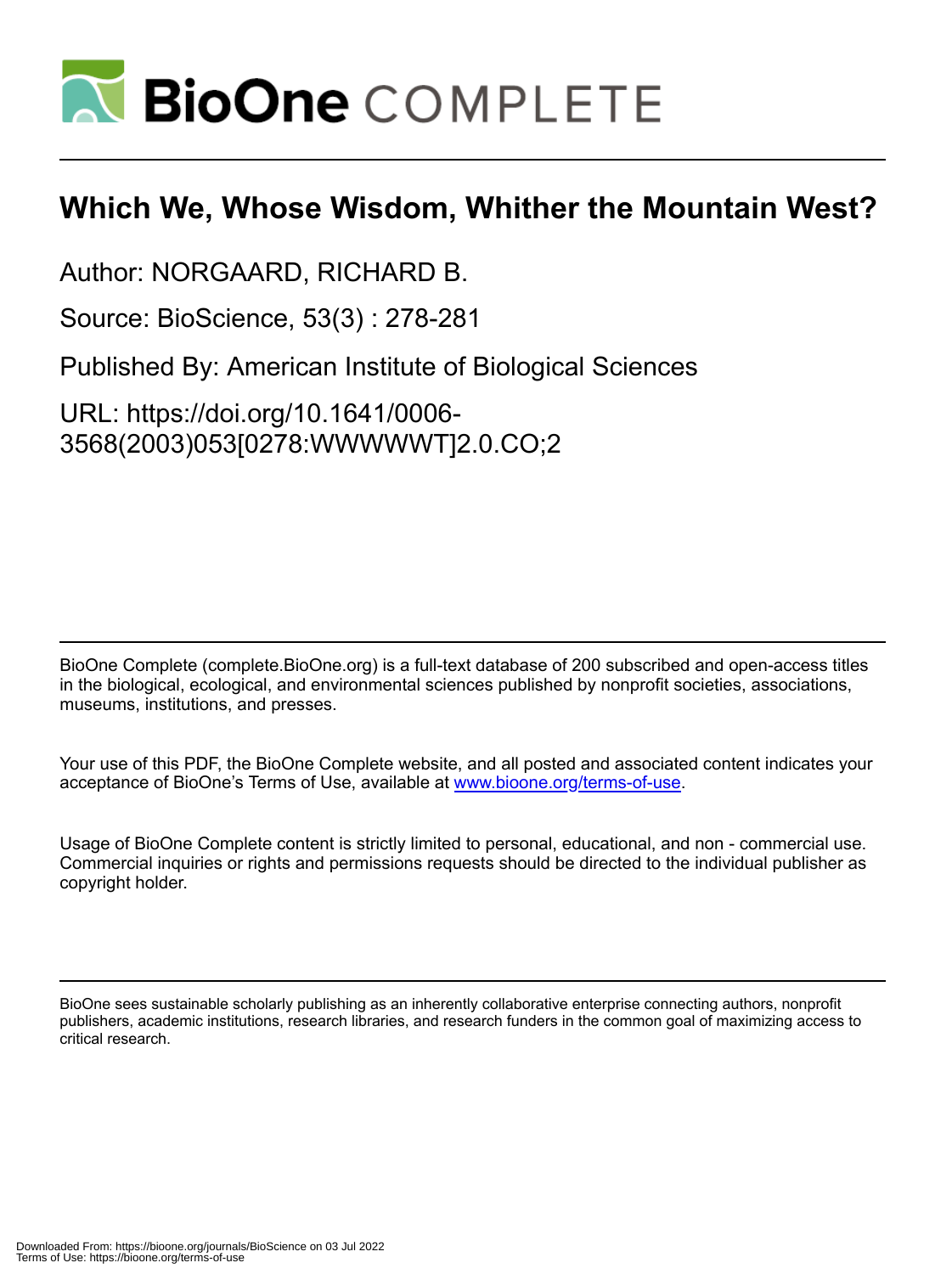# Which We, Whose Wisdom, Whither the Mountain West?

RICHARD B. NORGAARD

**B**ill Clinton shored up his environmental credentials among Democrats near the end of his first term by establishing the Grand Staircase–Escalante National Monument through a public proclamation. The local people of southern Utah were so outraged by the imposition of the new monument that Clinton staged the press conference announcing his decision in Grand Canyon National Park, across the border in Arizona. That local interests conflicted with national interests was not surprising: Federal land policy has always been fraught with controversy over competing interests.

Another important problem has arisen, however. Scientific management, the federal government's trump card, historically helped keep the controversies over "which we" within bounds by offering something for everyone, from locals dependent on resource extraction to "eastern" environmentalists interested in preservation. Now we know that the science that had been institutionalized within the federal land agencies was sometimes outright wrong—as in the case of fire suppression—and when used to determine allowable cuts, it was frequently suppressed in support of pork barrel politics (Hirt 1994). While the agencies are struggling in the face of shrinking budgets to redefine the promise of good science under the rubric of ecosystem management, local people are calling for the transfer of land to local control. The location of Clinton's press briefing symbolizes the tense politics, democratic contradictions, and struggling science underlying federal land policy today.

John Wesley Powell argued in 1878 that the Far West was fundamentally different from the East and Midwest because significantly lower rainfall made the West unsuitable for farming. Much of the precipitation in the West is concentrated as snow in the mountains. Thus with dams and canals, sufficient water can be captured and delivered for irrigation, but only for a small portion of the land. On this basis, Powell argued that individual watersheds should be the unit of democratic governance and resource allocation so local people could manage the limited water resource and put it to its best use. Although Powell went on to make key contributions to the role of science in the federal government, his proposal for the rational development of the West was overruled by the manifest destiny of land developers who argued that "rain follows the plow." A recent annotated collection of Powell's writings provides a wonderful opportunity to take a fresh look at his ideas (deBuys 2001).

During the 1890s, Gifford Pinchot, America's first professional forester, publicly lamented the rapaciousness of the American timber industry. In the Far West, the situation was especially bad because the forests were in mountainous regions unsuitable for conversion to agriculture. Conservation of forests, so that present and future generations could make use of them, along with careful watershed management, was the only rational solution. The evidence from the East and Midwest, however, gave no reason for optimism that private industry would conserve the forests of the Mountain West. Thus, both the newly formed Sierra Club and the American Association for the Advancement of Science backed Pinchot in promoting public forests and scientific management. The establishment of the public forests, largely during the 1890s, culminated with the incorporation of 16 million acres into federal reserves by an executive order signed by President Theodore Roosevelt in 1907. He then signed an appropriations bill in which, at the behest of timber lobbyists, Congress had rescinded his authority to make further withdrawals of the federal domain for federal management. A recent biography of Gifford Pinchot does an excellent job of putting his contributions in modern perspective (Miller 2001).

For most of the 20th century, roughly half of the land in the West was federally owned and managed ("roughly half" does not include Alaska, which was 98 percent federally owned until the mid-1970s; that percentage is now 45.6). The tensions between eastern environmentalists and local people in the West, and between scientific management by a bureaucracy based in Washington, DC, and local knowledge and needs, were strong at the beginning of the century; they have ebbed and flowed and reconfigured again and again. In the last two decades of the 20th century, however, the discontent and contradictions rose to a new level. The management of fire is one point around which debate is intense. The buildup of combustible material has put forest ecosystems in an untenable state. Endangered species management, the encroachment of second homes into forest land, shrinking faith in the federal government and declining agency budgets, the

*Richard B. Norgaard is professor of energy and resources and of agricultural and resource economics at the University of California–Berkeley. He serves as the past president of the International Society for Ecological Economics and on the AIBS board of directors. © 2003 American Institute of Biological Sciences.*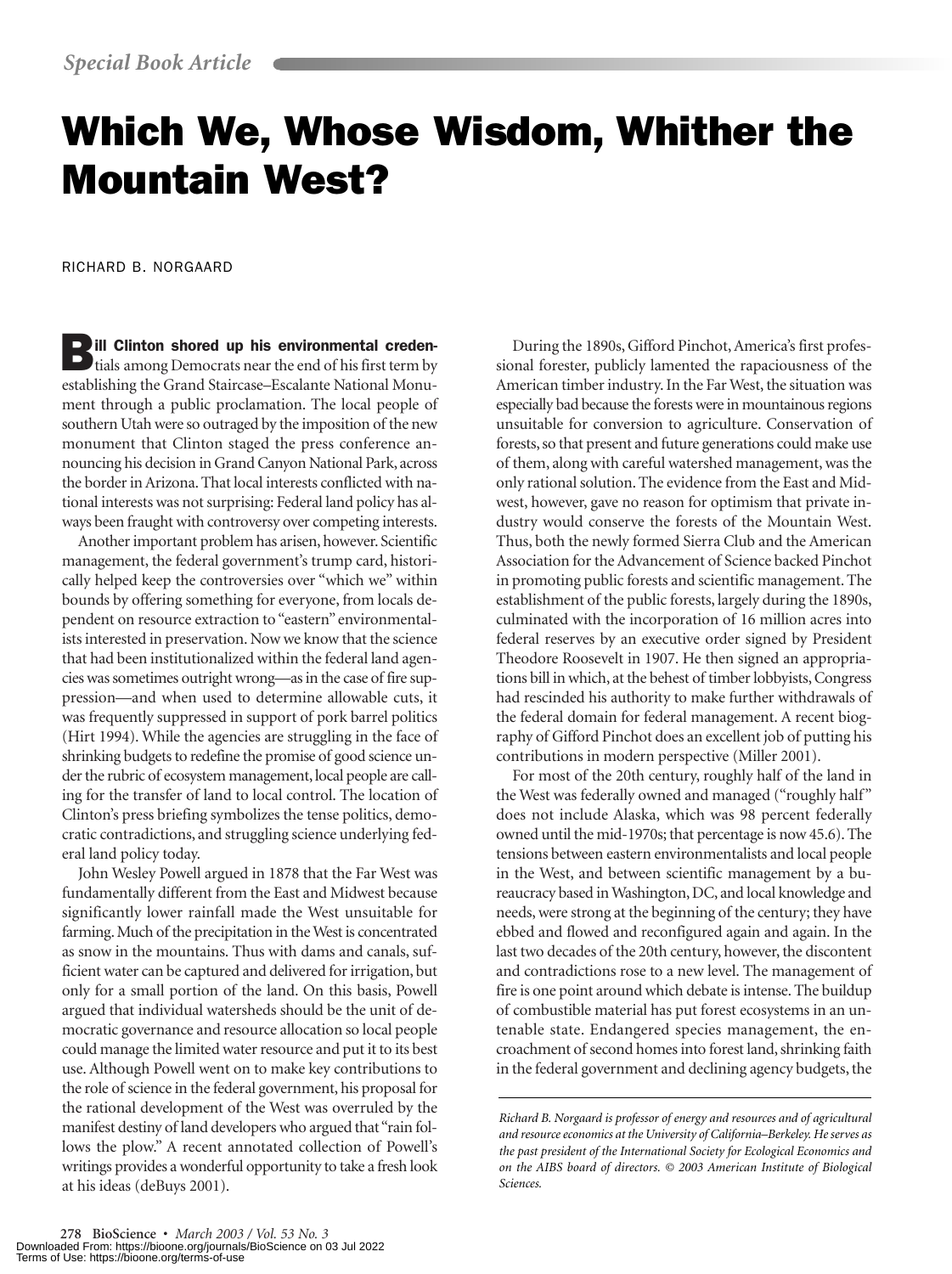rise of local participation in resource management, the philosophical shift toward privatization and globalization, and other important trends add to the difficulties of the federal land agencies. With little credibility and growing challenges, these agencies are finding it hard to initiate a transition to an ecosystems approach to management.

This situation has produced an interesting array of books out of and about the West. Some add new fuel to the flames, some propose constructive ways to move ahead, and yet others provide historical background. I have selected three very different books—one written by a communitarian, one by a centrist progressive, and one by a libertarian—to draw out the issues and to demonstrate the range of perspectives on the challenges of governing the West and applying science to public land management in real political time.

Let's start with Daniel Kemmis's *This Sovereign Land: A New Vision for Governing the West*(2001)*.*Kemmis writes from Missoula, Montana, and he writes extremely well. He is a political historian, director of the Center for the Rocky Mountain West at the University of Montana, and a practicing politician (having served as a Democrat in the state legislature and mayor of Missoula). Writing good history is a process of subtracting notes from the cacophony of the past until a good tune with supportive accompaniment shows through. The music of Erik Satie comes to mind: enchanting, surprising, and beautiful. Read Kemmis if only because his prose is lyrical, passionate, and deliberate.

Kemmis blends local stories of resource management, successful and otherwise, into the big historical picture by drawing on political stories from our past and reflecting on their meaning today. His central argument is that the people of the Mountain West no longer need a patriarchical federal government limiting what they can do. Westerners both deserve to manage the land and are quite capable of doing so. A subtheme is that since the federal agencies are doing such a miserable job anyway, being constantly overridden by Congress and barely able to eke out the funds to do the paperwork to initiate—let alone carry out—its mandate, public lands might just as well be given over to locals.

Kemmis makes good use of Powell's arguments for watershed democracy while arguing that Pinchot's legacy has far outlived its usefulness. As a communitarian, Kemmis has great faith that democracy does work at the right scale: namely, at local and regional scales. Good science should be locally debated and enriched, not proclaimed from Washington, DC. He recognizes that a transition to local management will never take place until local people agree to maintain the ecosystem health of the public lands in perpetuity. Kemmis quotes the best of Bernard de Voto and Wallace Stegner, two great writers who also portrayed the people and history of the Mountain West. In sum, Kemmis combines communitarian democratic theory with the authority of an intellectual who has put philosophy and personal convictions into political practice. This is a beautifully argued book.

Two caveats are in order, however. Kemmis's arguments suffer because he tones down two serious sources of noise that

cannot be ignored. First, his Mountain West may fit Montana and Wyoming, but the growing populations of Boise; Denver and the eastern piedmont of the Colorado Rockies; Las Vegas and Reno; Phoenix, Tucson, and Flagstaff; and Salt Lake City and the western piedmont of the Wasatch Mountains are notably absent from all but the last chapter of the book. These urban people share the interests of the so-called eastern environmentalists. Indeed, that portrayal was always a rhetorical misnomer, for the Sierra Club was born in San Francisco and most of its members are in the West.

The book by Douglas Booth (2002) offsets this first weakness in Kemmis's argument. *Searching for Paradise: Economic Development and Environmental Change in the Mountain West* concentrates on the population boom, urban growth and sprawl, and vacation home and retirement community development and on the associated rise in demand for ski areas and other recreational uses of the Mountain West. Montana and Wyoming share in this economic boom very little, but such growth raises whole new issues about "which we" that seriously disrupt the communitarian view from Missoula. Colorado, Idaho, and Utah are growing rapidly, drawing people who are attracted to the mountains, but attracted to them for their beauty and recreational opportunities far more than for their timber, rangeland, or minerals. Booth provides a thorough analysis of why these population booms are occurring, how additional people are adding to air pollution and land transformation, and how these developments affect ecosystems and biological diversity. Booth is an economist by training, but one of an institutional bent, who thinks the details of the laws that set up and influence how actual markets operate are more important than the mathematical intricacies of abstract grand theory. Similarly, he thinks the details of biology are important, and he has gone to great lengths to synthesize the research of conservation biologists who work in the Mountain West. He is an associate professor of economics at Marquette University in Milwaukee.

*Searching for Paradise* is a highly analytical work built on a foundation of considerable data and statistical interpretation. Central issues are well described and analytical results appropriately explored, so there is much good text between tables and graphs. A discussion of policy rather than political and economic interests follows from these analyses. One chapter near the end of the book, on the ethics of expanding human habitation and declining biodiversity, dramatically shifts into philosophy and is penetrating and well argued. Although it addresses many policy issues, the final chapter largely focuses on how land trusts have thus far helped relieve problems. Booth writes cleanly and his environmental concern shows through, but objective descriptions and statistics preclude stories that portray the strengths and foibles and passions of real people, as well as our growing understanding of ecosystem complexity.

The second major flaw in Kemmis's argument is that the inability of the federal agencies to define good scientific land management is not simply their problem—it is our problem. A new social contract for the management of public lands will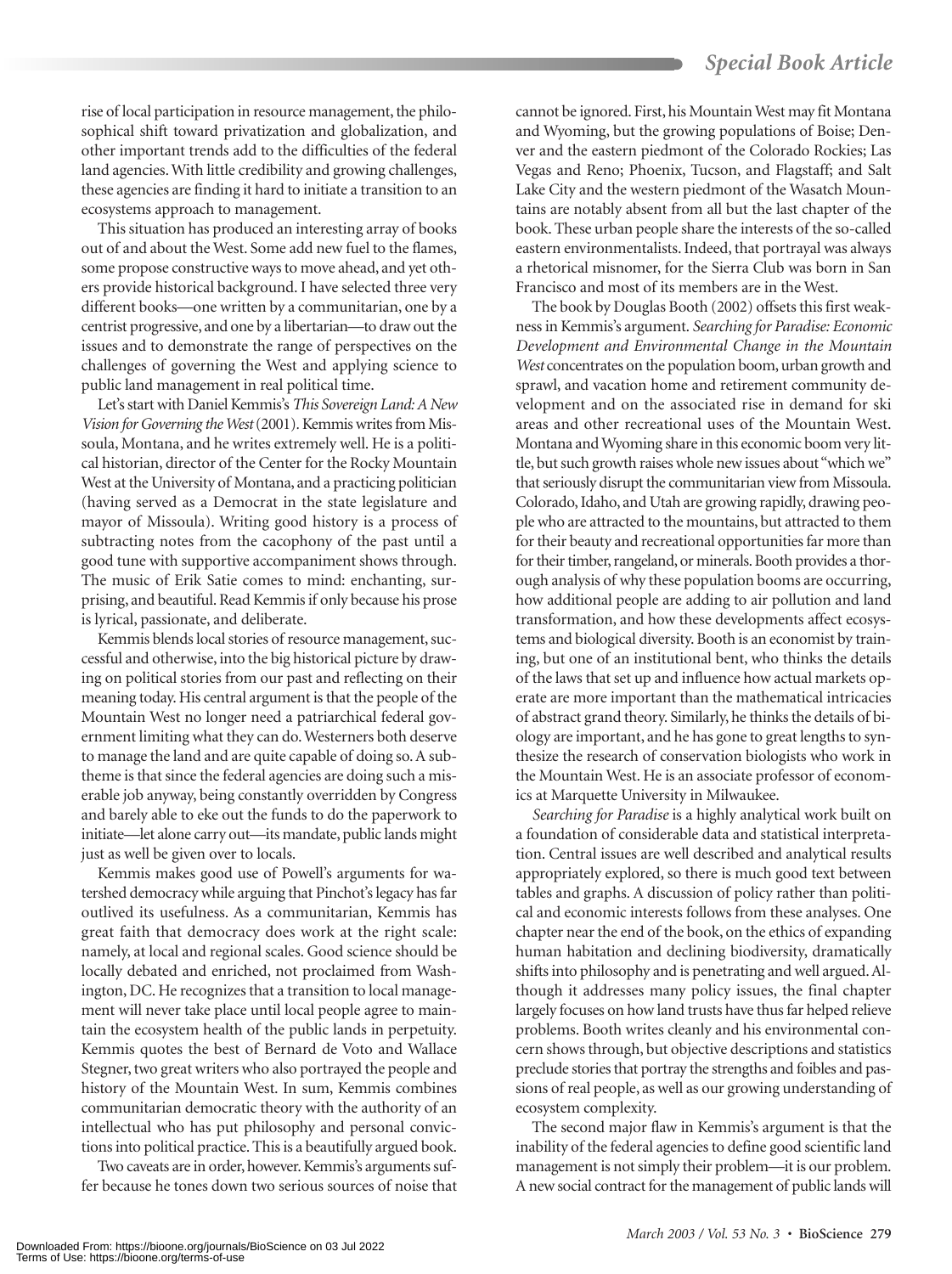## *Special Book Article*

have to be based on trust, a shared understanding of the current condition of those lands and the possibilities for improvement. The attack on the agencies' use and abuse of science needs to be understood as a part of a larger popular and special-interest attack on science on every front, from evolution to global climate science (Ehrlich and Ehrlich 1998, Lomborg 2001, Norgaard 2002). This attack has weakened our ability to work together democratically, locally and nationally.

With a common enlightenment, agreement can be reached with respect to the facts as well as with respect to how systems work and might be changed. Though values and science cannot be completely separate, science can help the political process focus on who should gain the benefits and who should bear the costs. Science also helps assure accountability over time by making it clear when an action by one party does not fit the intentions of an agreement. When different interest groups declare different facts and possible futures, political agreement is difficult to reach. We need a publicly maintained science that allows people to independently judge what is and what could be to facilitate democratic politics, both local and national.

Kemmis, the communitarian from Missoula and director of the Center for the Rocky Mountain West, never mentions the libertarian Political Economy Research Center (PERC) across the mountains in Bozeman, nor do the books emanating from PERC mention Kemmis. PERC claims the byline "Center for Free Market Environmentalism." Both PERC and Kemmis argue in favor of moving western land management from the federal government toward the local, but communitarian and libertarian arguments are ultimately incompatible. Libertarians argue that government should set and enforce minimal rules and then let markets work, leaving individuals and corporations free to choose. Communitarians argue that market rules need to be changed as conditions change, as our knowledge changes, and as our goals change. They see entrepreneurs and corporations as part of an evolving partnership with society.

Robert Nelson, in *A Burning Issue: A Case for Abolishing the U.S. Forest Service* (2000), argues that the very idea of scientific management is outmoded and thus the Forest Service has no basis for existing. Nelson is a Princeton-trained economist who worked in the Department of the Interior for nearly two decades before becoming a professor of public affairs at the University of Maryland. In addition to his affiliation with the Political Economy Research Center, he is a senior fellow in environmental studies at the Competitive Enterprise Institute in Washington, DC. *A Burning Issue* documents how the Forest Service got into trouble by presuming that controlling fire was an obvious step to providing more from the forest for all and by attributing this management logic to science. The book then describes how, as the problems of fire suppression became increasingly apparent, the Forest Service attempted to protect its past while catering to a political clientele of firefighters. In short, this is an excellent analysis of how things went wrong.

Nelson goes on to argue, however, that the Forest Service's efforts to move toward ecosystem management (sometimes referred to as the conservation biology alternative) will not work any better than fire suppression did. Now his arguments build on another PERC book attacking federal land management science (Fitzsimmons 1999) and complement a more recent PERC collection of arguments (Leal and Meiners 2002). The complications are multiple: Reality is complex, ecologists bound their systems for purposes of their analyses, and ecologists have multiple systems models—thus ecology provides few clear answers for management. For example, conservation biologists argue that forest ecosystems need more of their "natural"properties, yet in some instances unnatural conditions are supporting some endangered species. Biologists entered this science-policy fray in the special issue of *BioScience* (June 2001) on "Scientific Objectivity, Value Systems, and Policymaking."

Robert Nelson further argues that part of the problem is that a national agency needs nationally consistent policy to justify its existence as a national agency. Ecological systems vary regionally, in some instances even quite locally. Thus problems need to be addressed locally. A national policy with a zillion local exceptions would be ridiculous, so abolish the federal land management agencies and transfer power to the states. Privatization of much of the public lands is also appropriate, but the states should decide the matter, according to Nelson.

Nelson is a powerful writer on the attack. Relatively detached, complex systems probably are best managed individually. The progressive view that public scientists can determine the facts and narrow political conflict is clearly less true, or at least more complicated, than we thought it was. But Nelson's libertarian call for well-defined rules flies in the face of the very essence of complexity underlying his attack on scientific management by the federal agencies. Environmental systems do not behave according to the laws of Newtonian mechanics, like the planets going around the sun. Without clear, nonconflictive environmental relationships—and given evolution, multiequilibria dynamics, species invasions, shifting climate, and increasing ecological understanding and invention of new technologies—once-and-for-all rules for entrepreneurs and corporations, so that they behave in the public interest, cannot be established (Norgaard 1985).

Whether exercised locally or nationally, the constant monitoring and learning and adjusting known as adaptive environmental management is the key (Holling 1978, Lee 1993). In short, acknowledging complex dynamics and local contingencies means that science cannot simplify politics as much as we historically thought. Nelson and other libertarians see all this public searching and constant change as the enemy of individual choice and the bane of investors in a competitive search for stable economic climates. Communitarians present people as being social by nature, interested in political engagement, cooperative, and ready to learn and change for a fair share of the common good. Communitarians argue in support of human characteristics compatible with interacting with the complexities of reality and adaptive environ-